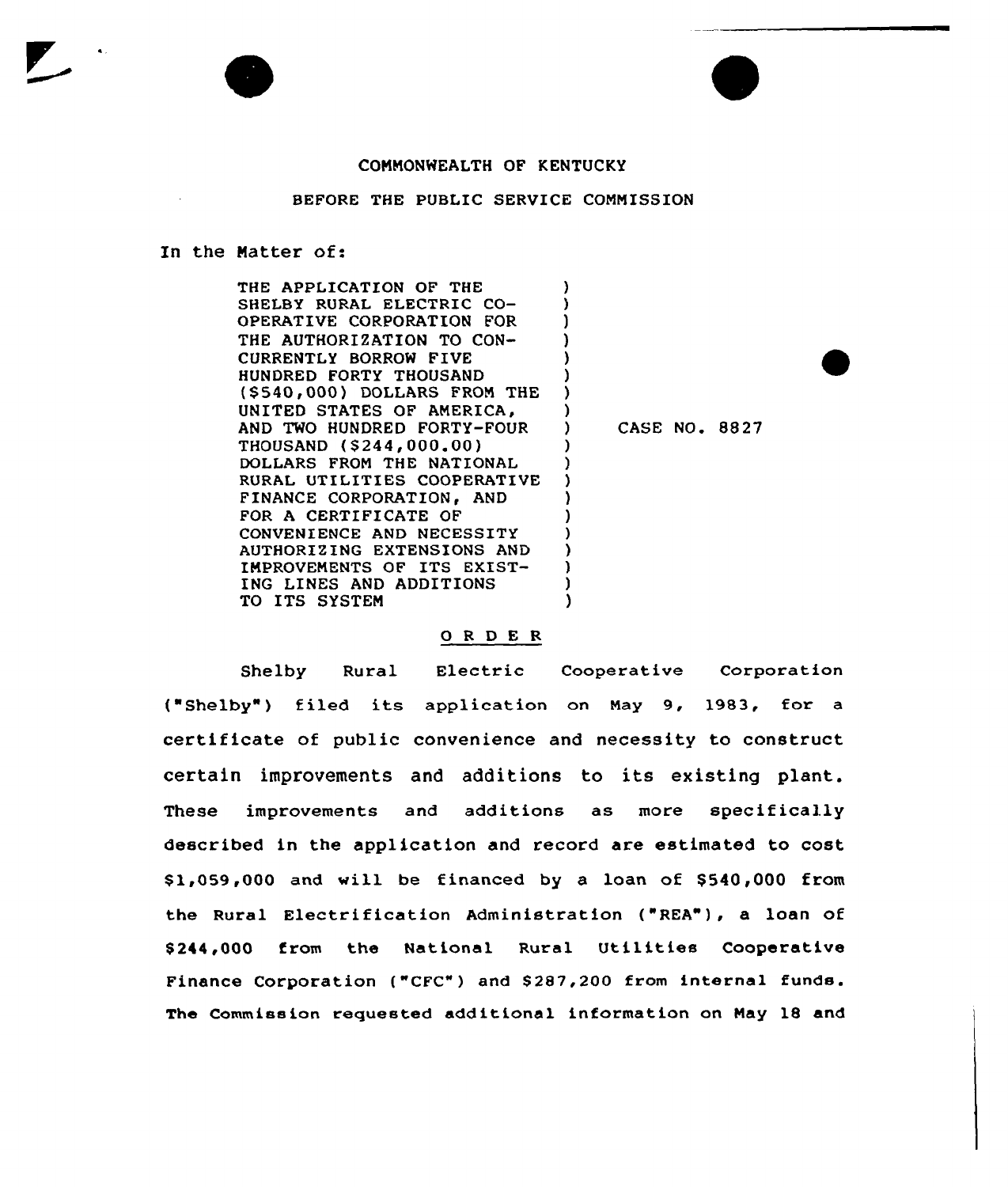June 10, 1983, from Shelby, which was received on Nay 27 and June 15, 1983.

The Public Service Commission, after consideration of the application and all evidence of record and being advised, is of the opinion and finds that:

1. Shelby is seeking to borrow funds from the REA. On November 12, 1982, the Franklin Circuit Court issued its opinion in West Kentucky RECC v. Energy Regulatory Commission. Therein, the Court held that the Commission had no authority to approve or disapprove borrowings from the REA since the REA is an agency of the federal government and KRS 278.300(10) exempts such borrowing from Commission regulation. Accordingly, the Commission takes no action on the REA portion of Shelby's proposed borrowing.

2. Public ccnvenience and necessity require the construction by Shelby of the improvements and additions to its existing plant as described in the application and record, and that a certificate be granted.

3. The proposed borrowing from CFC is for lawful objects within the corporate purposes of Shelby, is necessary and appropriate for and consistent with the proper performance by Shelby of its service to the public, and will not impair its ability to perform that service.

IT IS THEREFORE ORDERED that Shelby be and it hereby is granted a certificate of convenience and necessity ta proceed with the canstruction as set forth in the application and recard.

 $-2-$